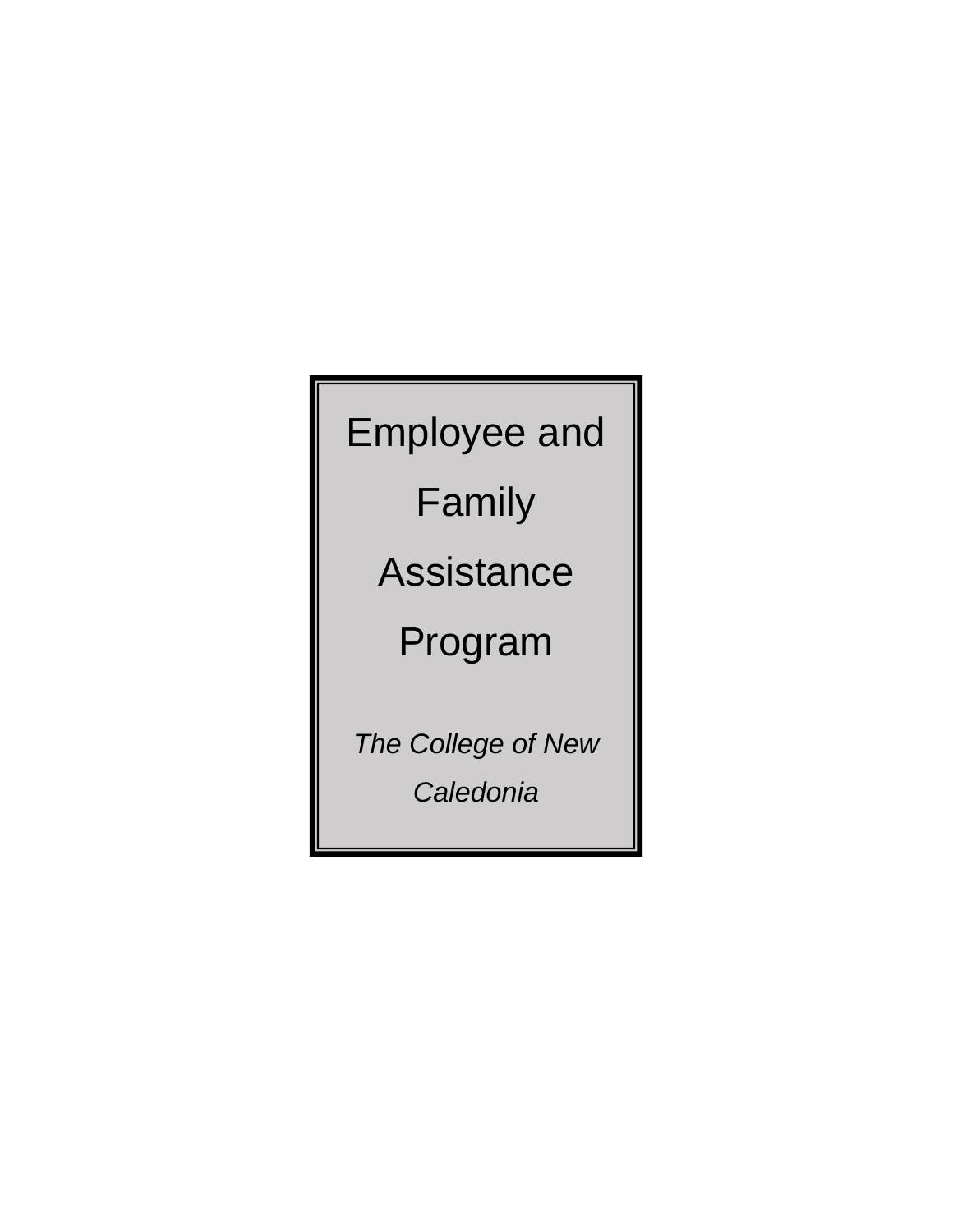# **COLLEGE OF NEW CALEDONIA**

## **EMPLOYEE/FAMILY ASSISTANCE PROGRAM**

## **1. POLICY**

The overall goal of the Employee/Family Assistance Program (EFAP) is the maintenance and enhancement of the health of individual employees and their families.

The employees of the College of New Caledonia (CNC) are its most valuable resource, and it is recognized that healthy, balanced employees make CNC a healthy and productive place to work and learn.

The CNC Employee/Family Assistance Program will:

- Provide professional, confidential assistance to employees and their families to help resolve problems that affect their personal well-being.
- Promote wellness at work.

## **2. PROCEDURES**

#### **1. EFAP COMMITTEE**

- The EFAP Committee shall have equal representation from each of the following employee groups:
	- o Administration
	- o Canadian Union of Public Employees (CUPE) Local 4951
	- o Faculty Association of the College of New Caledonia (FACNC)
- Each of the above employee groups shall appoint representatives to participate in the EFAP committee. These representatives shall take direction from the groups they respectively represent regarding the operation of the EFAP.
- The EFAP Committee shall work towards the development and implementation of the employee/family assistance program (EFAP) and facilitate the ongoing administration of the program.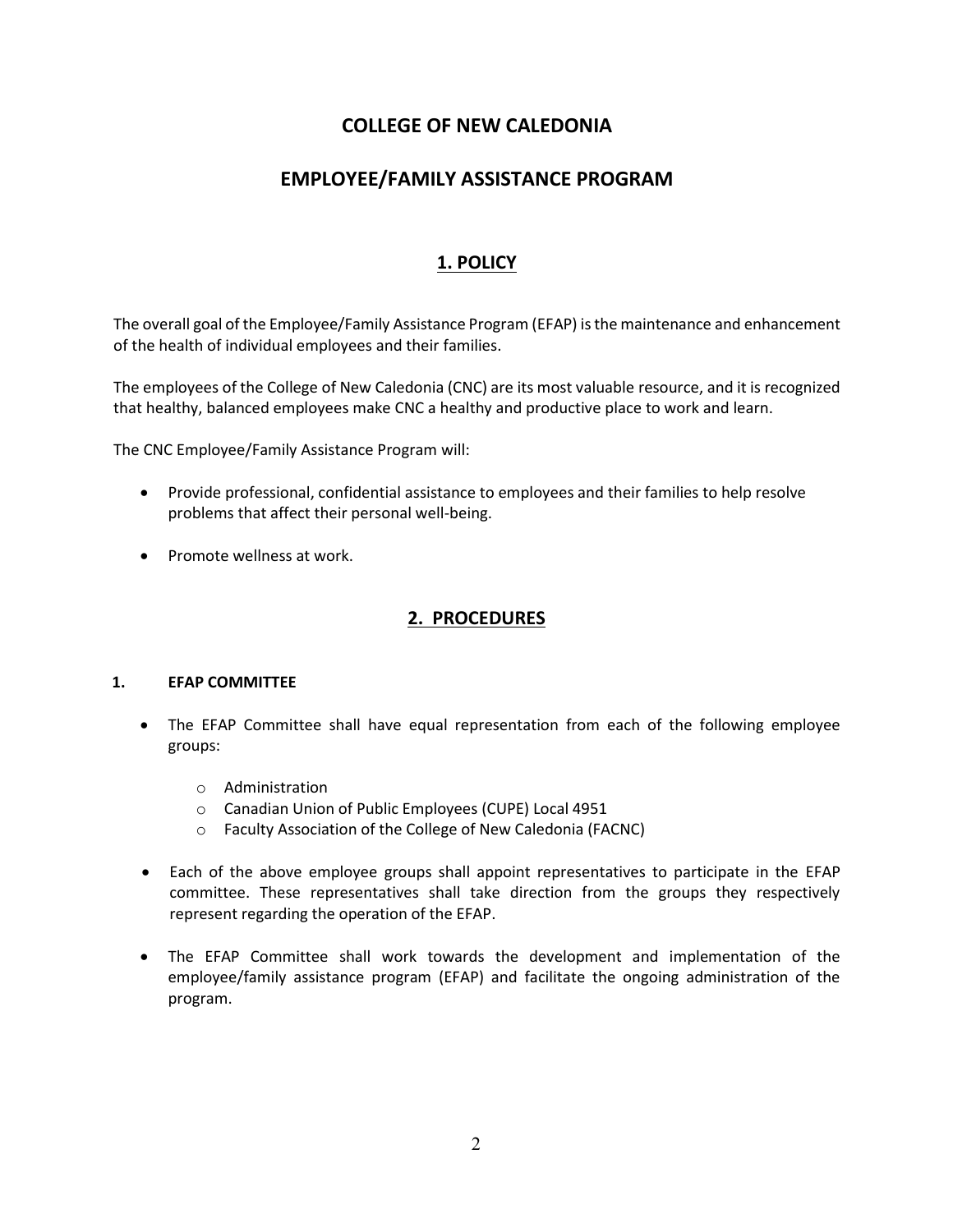#### **2. SERVICE DELIVERY**

A contracted external provider who maintains office facilities away from CNC premises will provide EFAP services.

#### **3. FUNDING**

The College will share the cost of providing an employee and family assistance program with the Administration, Faculty Association and CUPE Local 4951 on the understanding that the program will be administered equitably and fairly among all parties.

#### **4. CONFIDENTIALITY**

- All those directly involved in the organization and the provision of services through the EFAP will ensure that all personal information concerning any individual employee or family member will be held in strict confidence.
- Personal and organizational anonymity will be protected. This includes anonymity about use of service as well as personal information resulting from interaction with an EFAP counsellor.
- The EFAP committee will not have access to any client file.
- It is required by law and/or by professional ethics to report incidences such as sexual abuse, serious threat of violence, etc., to the appropriate authorities.
- General statistical information about the EFAP use supplied by the provider does not constitute a breach of confidentiality.
- An employee may have access to his/her personal record held by the provider.

#### **5. PROFESSIONAL SERVICE**

A high level of professionalism will be maintained in all aspects of service delivery (including registration in an appropriate professional body).

#### **6. VOLUNTARY PARTICIPATION**

At all times use of the EFAP by any individual shall be voluntary.

#### **7. NOT DISCIPLINE**

The EFAP is not a form of discipline and shall not be used as such. An individual's attendance or non-attendance, or a recommendation to seek counseling, shall not result in discipline or negative sanctions, or the placement of any letter or memo in an individual's personnel file.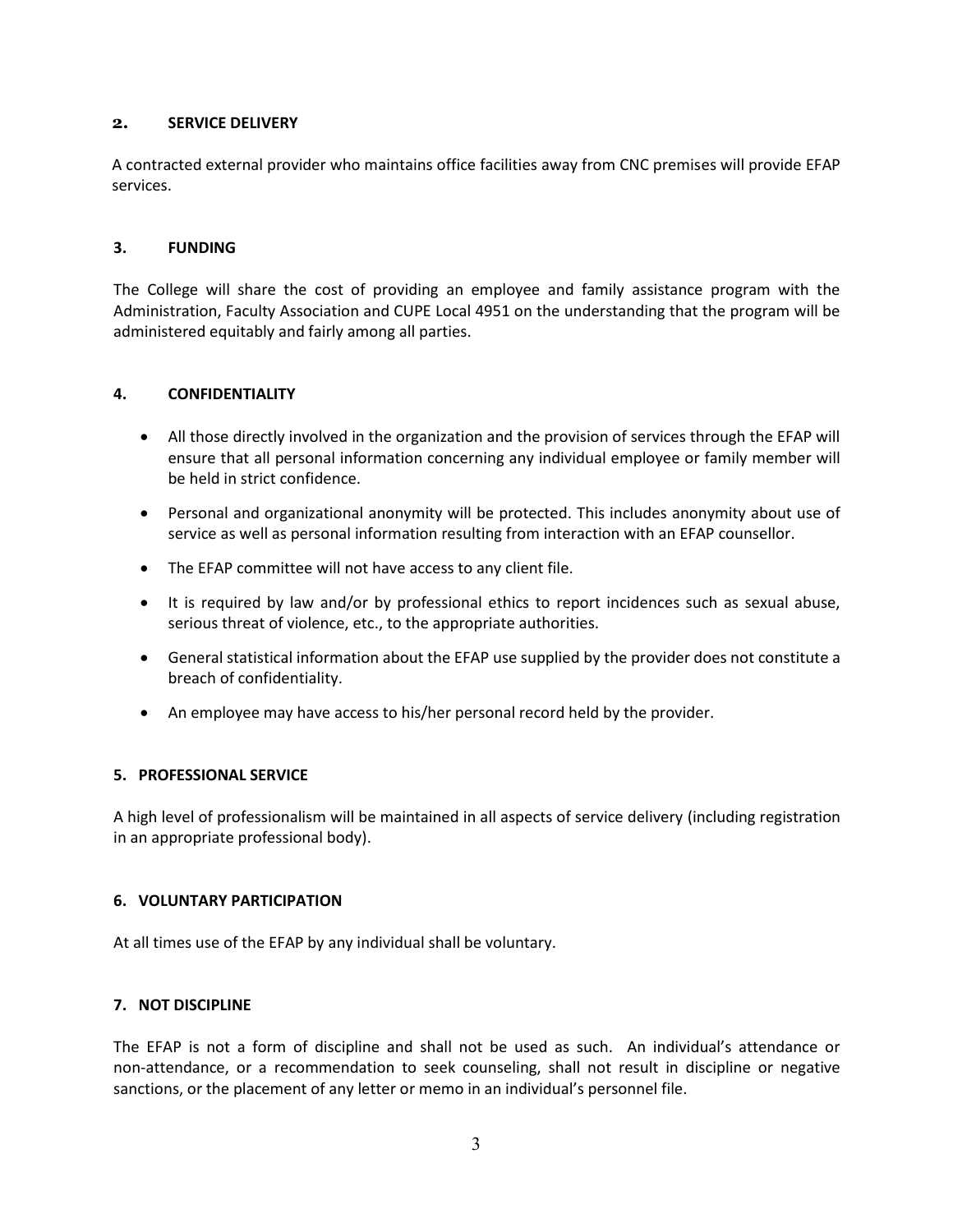#### **8. SCOPE OF EFAP SERVICES**

The provider will provide, at minimum**,** the following services:

- Short term counseling.
- Case management.
- Information and referral.

Specific implementation details are negotiated upon contract signing or renewal by the EFAP committee and the provider.

#### **9. FOLLOW UP**

One of the most critical areas of an EFAP provider is to ensure that the client is satisfied with the help being received and/or to assist in referrals to other agencies. The EFAP committee will:

- develop and maintain an in house process to enable employees to identify easily and confidentially any concerns with the external provider's service;
- conduct a formal review of user satisfaction if concerns are identified which the provider is unable to resolve to the committee's satisfaction.

#### **10. WELLNESS PROMOTION**

• The EFAP committee will promote general wellness in the employee population through contracts with the EFAP provider or other services or agencies.

#### **11. SERVICE ELIGIBILITY**

- All employees during the term of their employment or member of an employee's family as defined by the College's benefit package.
- All retired employees and their families, who have been employed by CNC for two consecutive years prior to retirement, may use the EFAP for one-year post employment.
- Employees who receive involuntary layoff notices may access the EFAP services for a period of six months beyond the end of their employment.

#### **12. LEAVE TO ATTEND**

- Employees shall make every attempt to access the EFAP services during times that do not interfere with their normal college responsibilities.
- Employees who require time to attend the EFAP services or any resource that the EFAP may have referred them to may do so using their sick leave as outlined in the collective agreements.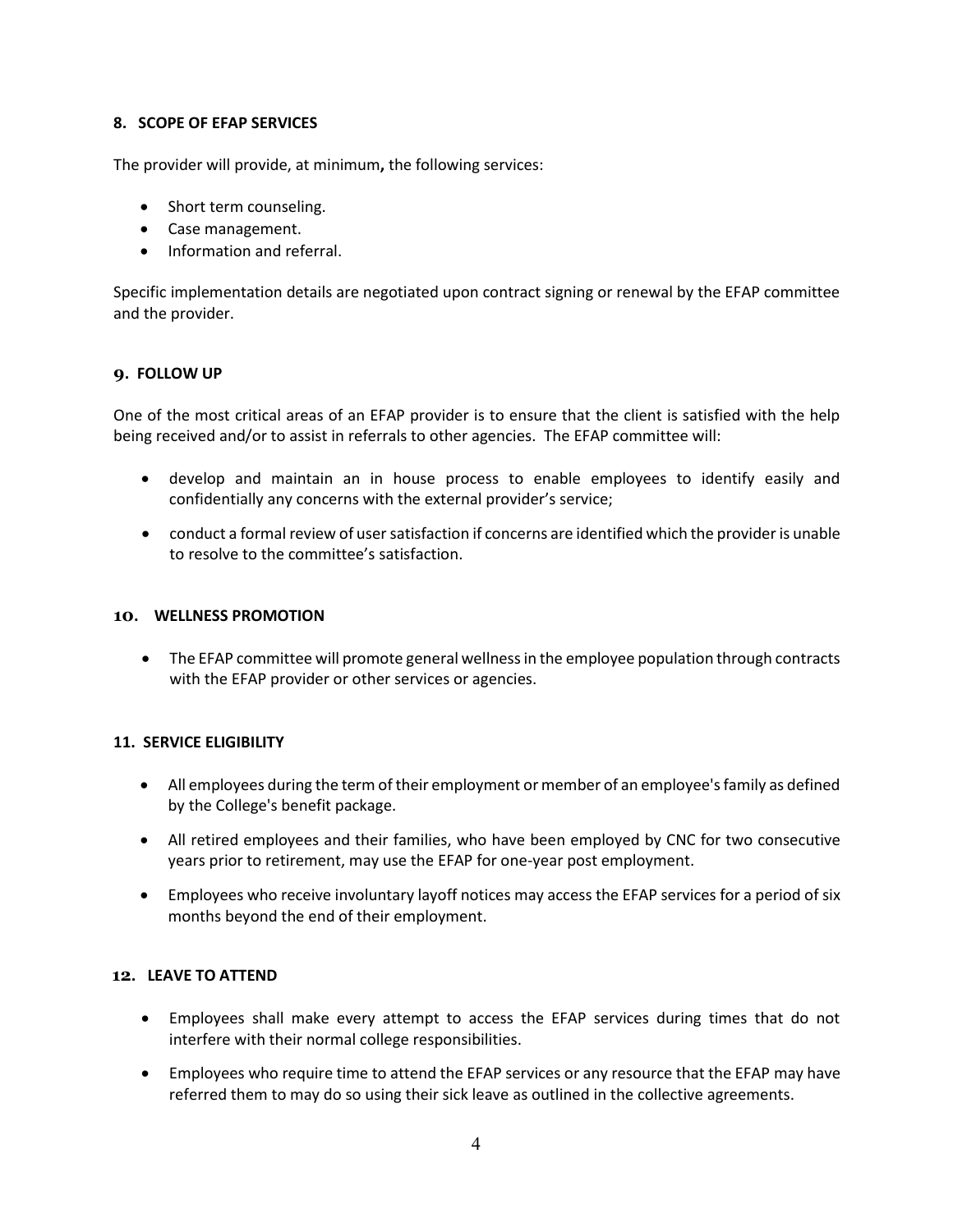#### **13. REFERRAL PROCEDURES**

#### **13.1 Self-Referral**

• Employees and family members may contact the external EFAP provider directly.

#### **13.2 Assisted Referrals**

- If anyone at CNC knows of an employee who is experiencing difficulties and is in a position of trust with this employee, he or she is encouraged to inform the employee, in a discreet and confidential manner, of the services offered by the EFAP.
- It is recommended that supervisors, in the position of informing the employee of the EFAP services, do so by providing the employee with the EFAP brochure. Supervisors must understand that the employee may choose to attend or not attend. Attendance or non-attendance shall have no effect on discipline or other administrative decisions. The EFAP is to be considered only as a resource for the employee's benefit, and shall not become part of the employee's personnel history, nor shall the supervisor engage in uninvited follow-up activity with the employee.
- It is important that all parties realize that an assisted referral is strictly voluntary. An employee cannot be disciplined in any way for not using the EFAP.
- Assisted referrals run the risk of employees feeling their privacy is being invaded. Anyone contemplating an assisted referral is encouraged first to contact the provider for consultation.

#### **14. TRAUMA RESPONSE**

• If a particular critical incident traumatizes all or a certain group of CNC employees, the Human Resources Department is responsible for contracting and/or arranging trauma response services. The EFAP Committee will attempt to assist if & when required in this service.

#### **15. ROLES AND RESPONSIBILITIES**

#### **15.1 The EFAP Committee will:**

- Define the parameters of the EFAP with respect to policies and procedures.
- Review and update policies and procedures as required.
- Establish the responsibilities of the EFAP committee, CNC supervisors, stewards, instructors and counsellors as well as the provider as stated in the contract between the provider and CNC.
- Recruit an external provider to provide EFAP services to CNC and to recommend that the CNC establish a contract with this contractor.
- Monitor, review and evaluate the program on a regular basis.